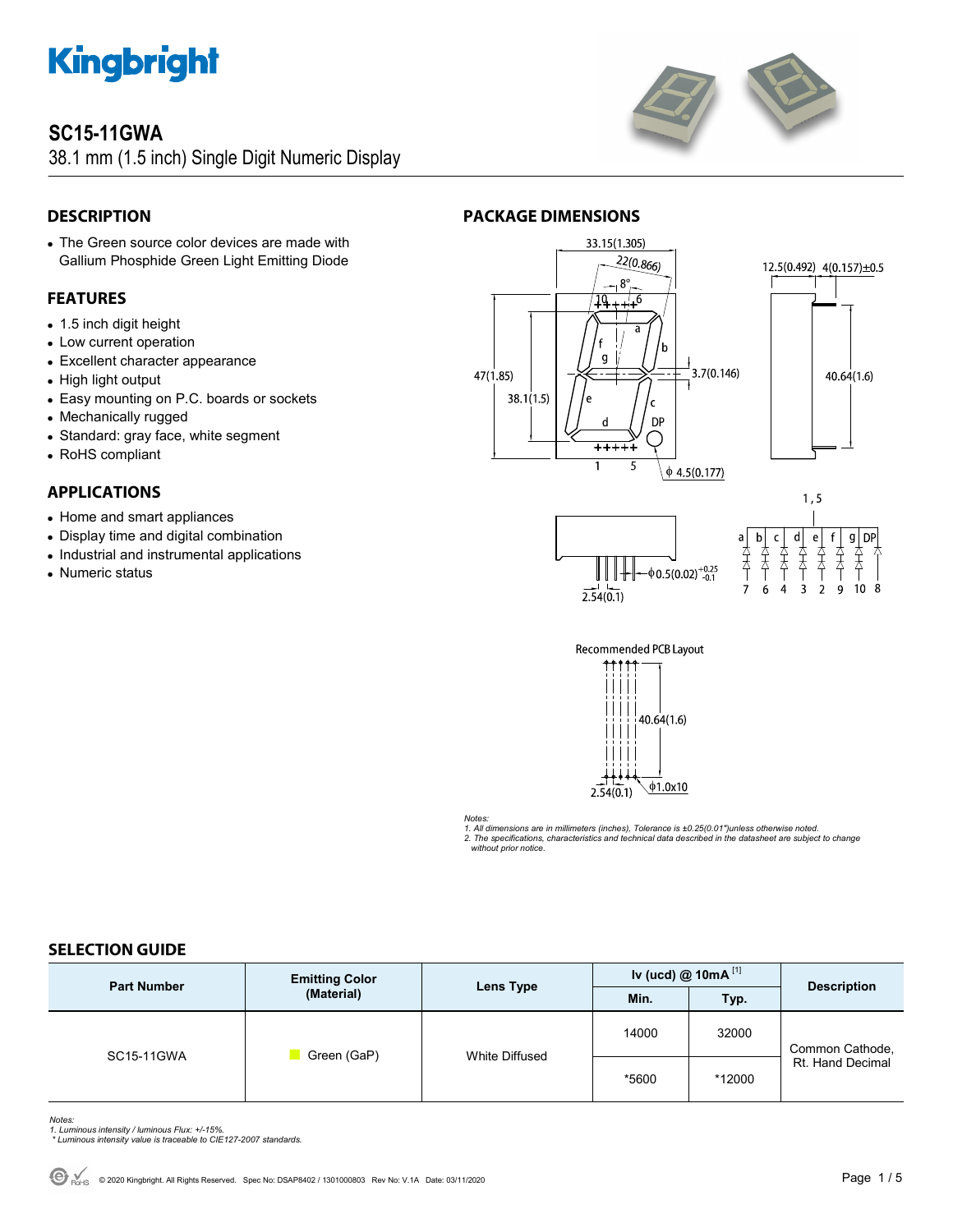### **ELECTRICAL / OPTICAL CHARACTERISTICS at TA=25°C**

| <b>Parameter</b>                                                            |                              |                       | Value                    |                          | <b>Unit</b> |
|-----------------------------------------------------------------------------|------------------------------|-----------------------|--------------------------|--------------------------|-------------|
|                                                                             | Symbol                       | <b>Emitting Color</b> | Typ.<br>Max.             |                          |             |
| Wavelength at Peak Emission $I_F = 10mA$                                    | $\Lambda_{\rm peak}$         | Green                 | 565                      | $\overline{\phantom{a}}$ | nm          |
| Dominant Wavelength $I_F = 10mA$                                            | $\lambda_{\mathsf{dom}}$ [1] | Green                 | 568                      | $\overline{\phantom{0}}$ | nm          |
| Spectral Bandwidth at 50% $\Phi$ REL MAX<br>$I_F = 10mA$                    | Δλ                           | Green                 | 30                       | $\overline{\phantom{a}}$ | nm          |
| Capacitance                                                                 | C                            | Green                 | 15                       | $\overline{\phantom{a}}$ | pF          |
| Forward Voltage $I_F$ = 10mA (Segment)<br>Forward Voltage $I_F$ = 10mA (DP) | $V_F$ <sup>[2]</sup>         | Green                 | 4.0<br>2.0               | 4.8<br>2.4               | $\vee$      |
| Reverse Current ( $V_R$ = 5V) (Per chip)                                    | <sup>I</sup> R               | Green                 | $\overline{\phantom{a}}$ | 10                       | μA          |

*Notes:* 

*1. The dominant wavelength (*λ*d) above is the setup value of the sorting machine. (Tolerance* λ*d : ±1nm. )* 

*2. Forward voltage: ±0.1V. 3. Wavelength value is traceable to CIE127-2007 standards.* 

*4. Excess driving current and / or operating temperature higher than recommended conditions may result in severe light degradation or premature failure.* 

| <b>Parameter</b>                                            | Symbol                  | Value                 | <b>Unit</b> |  |
|-------------------------------------------------------------|-------------------------|-----------------------|-------------|--|
| Power Dissipation (Per chip)                                | $P_D$                   | 62.5                  | mW          |  |
| Reverse Voltage (Per chip)                                  | $V_R$                   | 5                     | $\vee$      |  |
| Junction Temperature                                        | $T_j$                   | 110                   | $^{\circ}C$ |  |
| <b>Operating Temperature</b>                                | $T_{op}$                | $-40$ To $+85$        | $^{\circ}C$ |  |
| Storage Temperature                                         | $T_{\text{stg}}$        | $-40$ To $+85$        | $^{\circ}C$ |  |
| DC Forward Current (Segment)<br>DC Forward Current (DP)     | IF.                     | 25<br>25              | mA          |  |
| Peak Forward Current (Segment)<br>Peak Forward Current (DP) | $I_{FM}$ <sup>[1]</sup> | 140<br>140            | mA          |  |
| Electrostatic Discharge Threshold (HBM)                     |                         | 8000                  | $\vee$      |  |
| Lead Solder Temperature <sup>[2]</sup>                      |                         | 260°C For 3-5 Seconds |             |  |

### **ABSOLUTE MAXIMUM RATINGS at T<sub>A</sub>=25°C**

Notes:<br>1. 1/10 Duty Cycle, 0.1ms Pulse Width.<br>2. 2mm below package base.<br>3. Relative humidity levels maintained between 40% and 60% in production area are recommended to avoid the build-up of static electricity – Ref JEDEC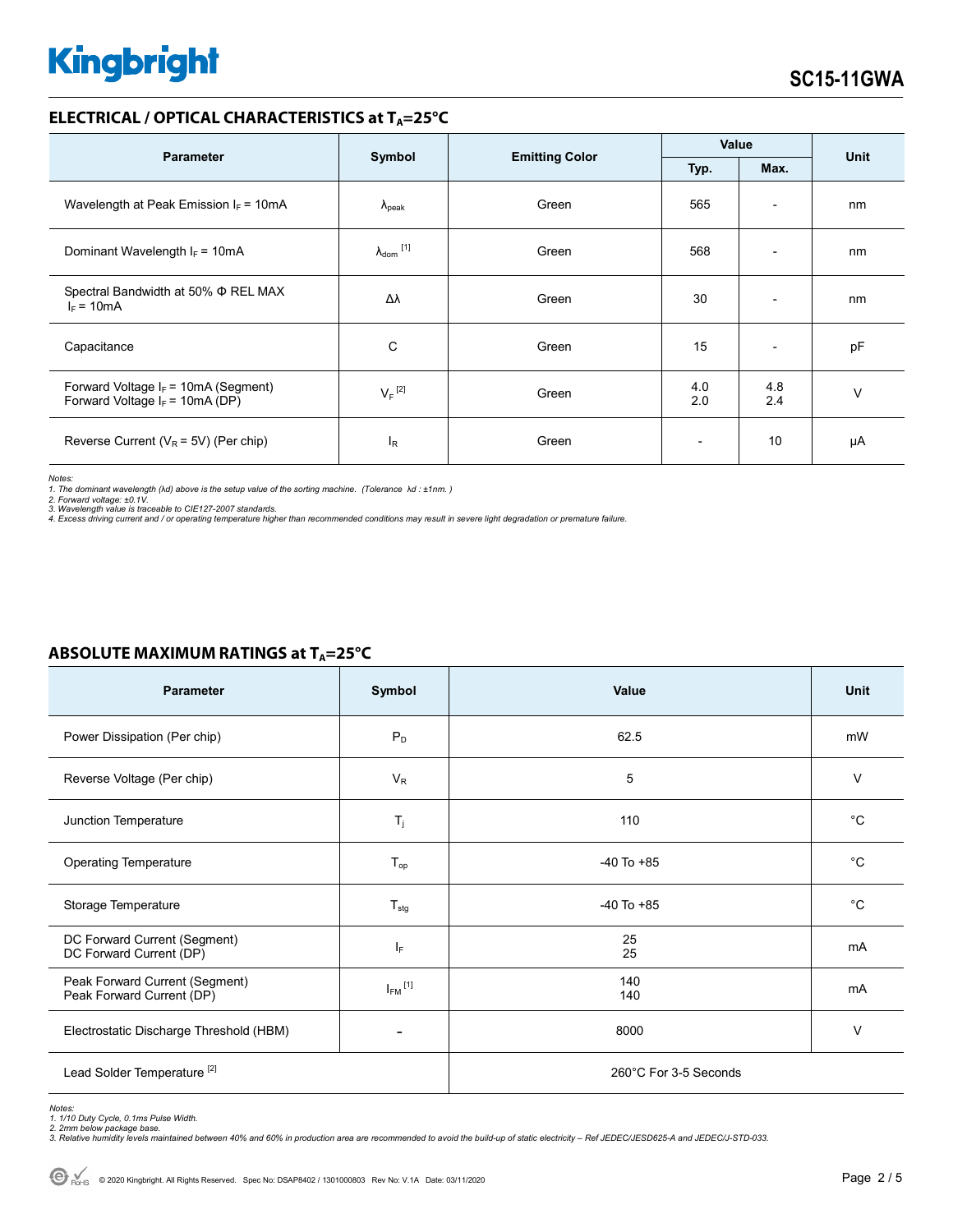### **TECHNICAL DATA**







**GREEN (DP) Forward Current vs. Luminous Intensity vs. Forward Current Derating Curve Luminous Intensity vs. Forward Voltage Forward Current Ambient Temperature** 20 2.5 50 2.5 Permissible forward current (mA) Permissible forward current (mA) Luminous intensity normalised Luminous intensity normalised Luminous intensity normalised Luminous intensity normalised  $T_a = 25 °C$  $T_a = 25 °C$ 16 2.0 40 2.0 Forward current (mA) Forward current (mA) at Ta = 25 °C at 10 mA 12 30 1.5 1.5 8 1.0 20 1.0 10 0.5 4 0.5 0 0.0 0 0.0 1.5 1.7 1.9 2.1 2.3 2.5 -40 -20 0 20 40 60 80 100 -40 -20 0 20 40 60 80 100 0 4 8 12 16 20 Forward voltage (V) Forward current (mA) Ambient temperature (°C) Ambient temperature (°C)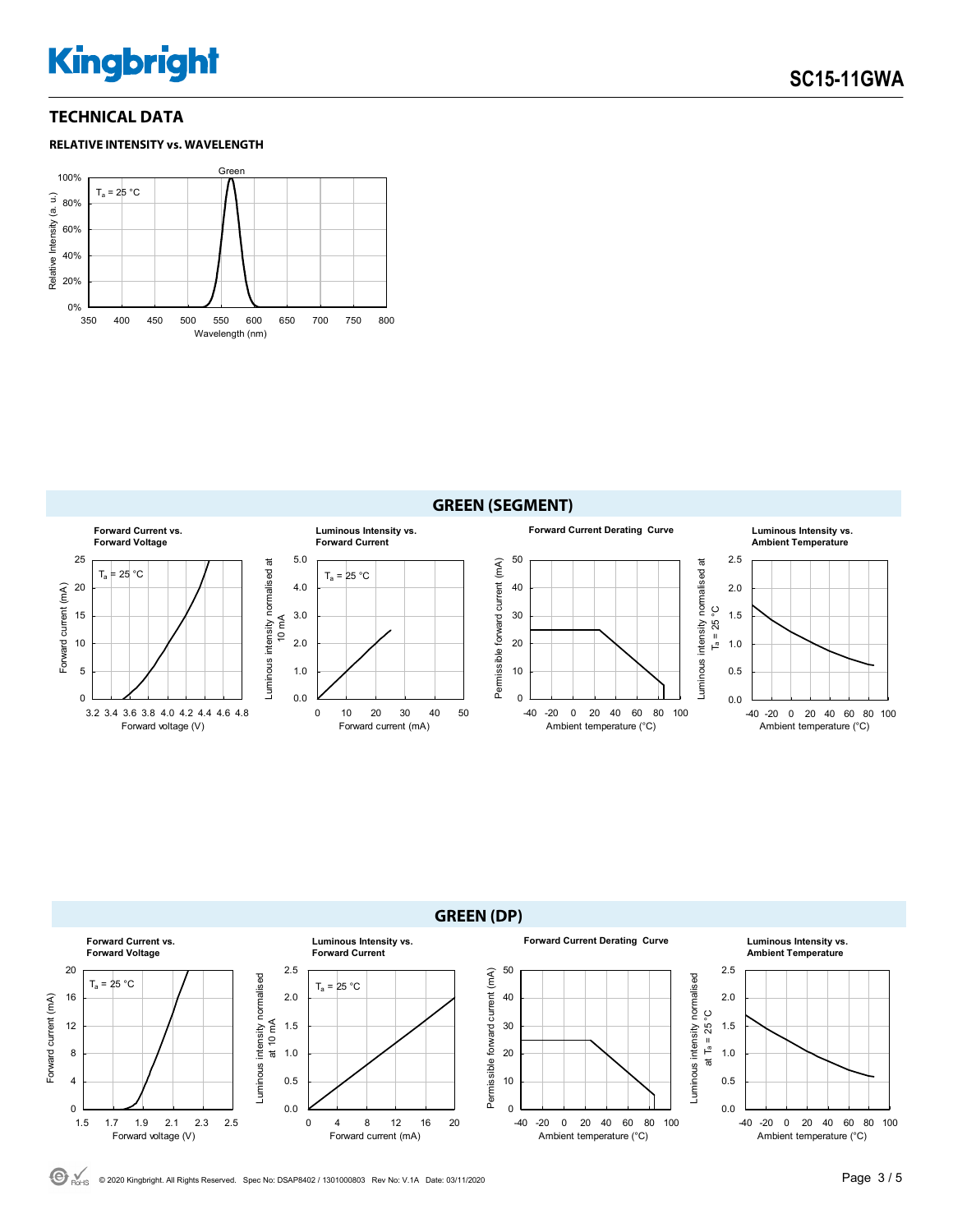1. Through-hole displays are incompatible with reflow soldering. 2. If components will undergo multiple soldering processes, or other processes where the components may be subjected to intense heat, please check with Kingbright for compatibility.

1. Mild "no-clean" fluxes are recommended for use in soldering. 2. If cleaning is required, Kingbright recommends to wash components with water only. Do not use harsh organic solvents for cleaning because they may damage the plastic

3. The cleaning process should take place at room temperature and the devices should not be washed for more than one

4. When water is used in the cleaning process, Immediately remove excess moisture from the component with forced-air

#### RECOMMENDED WAVE SOLDERING PROFILE **A CONTACT A CONTACT SOLDERING PROFILE** SOLDERING PROFILE



- *Notes: 1. Recommend pre-heat temperature of 105°C or less (as measured with a thermocouple attached to the LED pins) prior to immersion in the solder wave with a maximum solder bath temperature of 260°C*
- *2. Peak wave soldering temperature between 245°C ~ 255°Cfor 3 sec (5 sec max).*
- *3. Do not apply stress to the epoxy resin while the temperature is above 85°C.*
- *4. Fixtures should not incur stress on the component when mounting and during soldering process.*
- *5. SAC 305 solder alloy is recommended. 6. No more than one wave soldering pass.*
- *7. During wave soldering, the PCB top-surface temperature should be kept below 105°C.*

### **PACKING & LABEL SPECIFICATIONS**



### **THROUGH HOLE DISPLAY MOUNTING METHOD Lead Forming**

1. Do not bend the component leads by hand without proper tools. The leads should be bent by clinching the upper part of the lead firmly such that the bending force is not exerted on the plastic body.

### Clinch the lead terminal  $F_{\rightarrow}$ F(bending stress) F(bending stress)

Recommended

#### **Installation**

- 1. The installation process should not apply stress to the lead terminals.
- 2. When inserting for assembly, ensure the terminal pitch matches the substrate board's hole pitch to prevent spreading or pinching the lead terminals. *(Fig.1)*

Not Recommended

3. The component shall be placed at least 5mm from edge of PCB to avoid damage caused excessive heat during wave soldering.*(Fig.2)*







Not Recommended

 $(Fig.2)$ 





drying afterwards.

**CLEANING** 

parts .

minute.



ith the benging tool